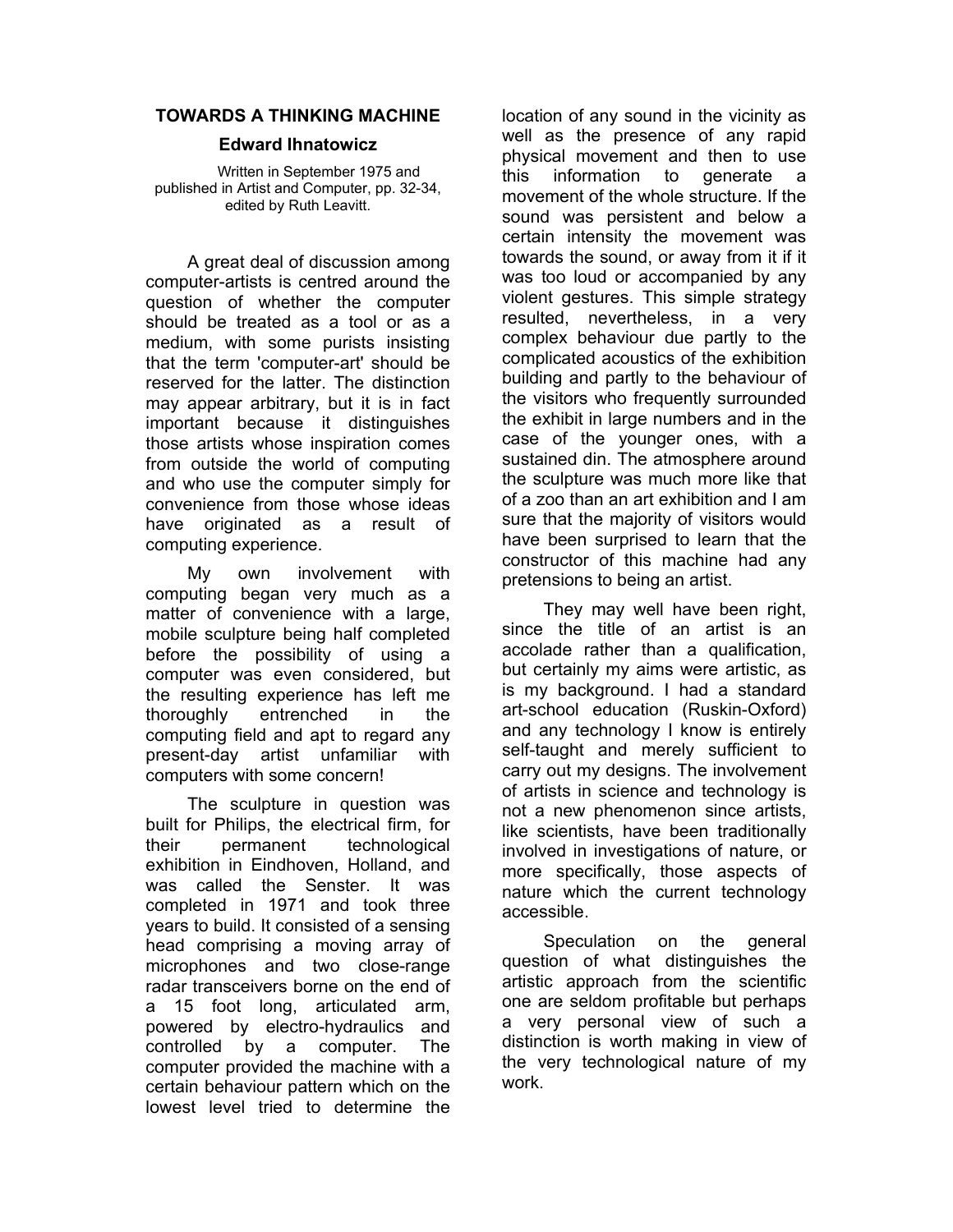The scientists, it seems to me, tend to view the world as a vast, natural system, operating according to absolute and immutable laws which they try to discover by measurement and deduction, and they consider their own existence in it as being of no consequence. They are aware of the fact that all our knowledge is reducible to explanations of relationships within a floating frame of reference and are concerned about the difficulty of establishing a firm datum. In contrast, the essence of the artistic approach is to accept oneself as the only reference point and instead of explaining the world, to demonstrate the way in which it appears to one. This is not to say that such an attitude is a conscious one and that it exists at all is only an assumption. It is borne out, however, by the ease with which the work of most of the artists of the past can be accurately placed within its period and locality and even attributed to a specific person. It would seem that the artist acts here like a kind of anthropomorphic filter, choosing from the infinite number of possible aspects of reality those currently accepted as 'normal' with, perhaps, the individual deviations which at one and the same time identify him and constitute, often, his chief contribution This 'normal' view of reality changes continually and is, of course, frequently affected by the current scientific and technological preoccupations and discoveries and thus is easily detectable in the contemporary art. Consider, for example, the impact on art of the discovery of perspective, printing, photography or the Newtonian theory of colour.

At the present time the effect of digital computing on our appreciation of nature is of fundamental importance and the area where the possibilities it offers are, to me, the most exciting is that of a better understanding of natural methods of control or development, growth, movement and behaviour in plants, animals and ourselves. The techniques of digital programming have greatly increased our appreciation of natural shapes and processes because instead of merely marvelling at their complexity, beauty or functionality, we are now in a position to consider the methods and techniques employed by nature in their generation. The popularity of Conway's Life game reflects this interest, as do many programmes written to generate shapes reminiscent of trees, plants and flowers.

Even more intriguing is the possibility of investigating and simulating the behaviour of complete systems, both natural and artificial and their responses to changing environments because this leads us directly into the realm of perception which, to my mind, is the central problem of intelligent life.

A great deal has been said about the research field known as artificial intelligence, most of uncomplimentary and deservedly so in view of the many exaggerated claims and unfulfilled promises; nevertheless the understanding of understanding must remain one of the most inspiring goals of our civilization. This is a very new and uncharted area and many claims have been laid there by such scientific disciplines as neurology, psychology linguistics, statistics and various computer sciences, to the point where the ambitions of any artists to enter the field may appear forlorn, if not actually presumptuous. The fact is, however, that no one has yet proved the suitability of any particular discipline for this type of investigation and, in view of the paucity of practical results, the game must be considered still open.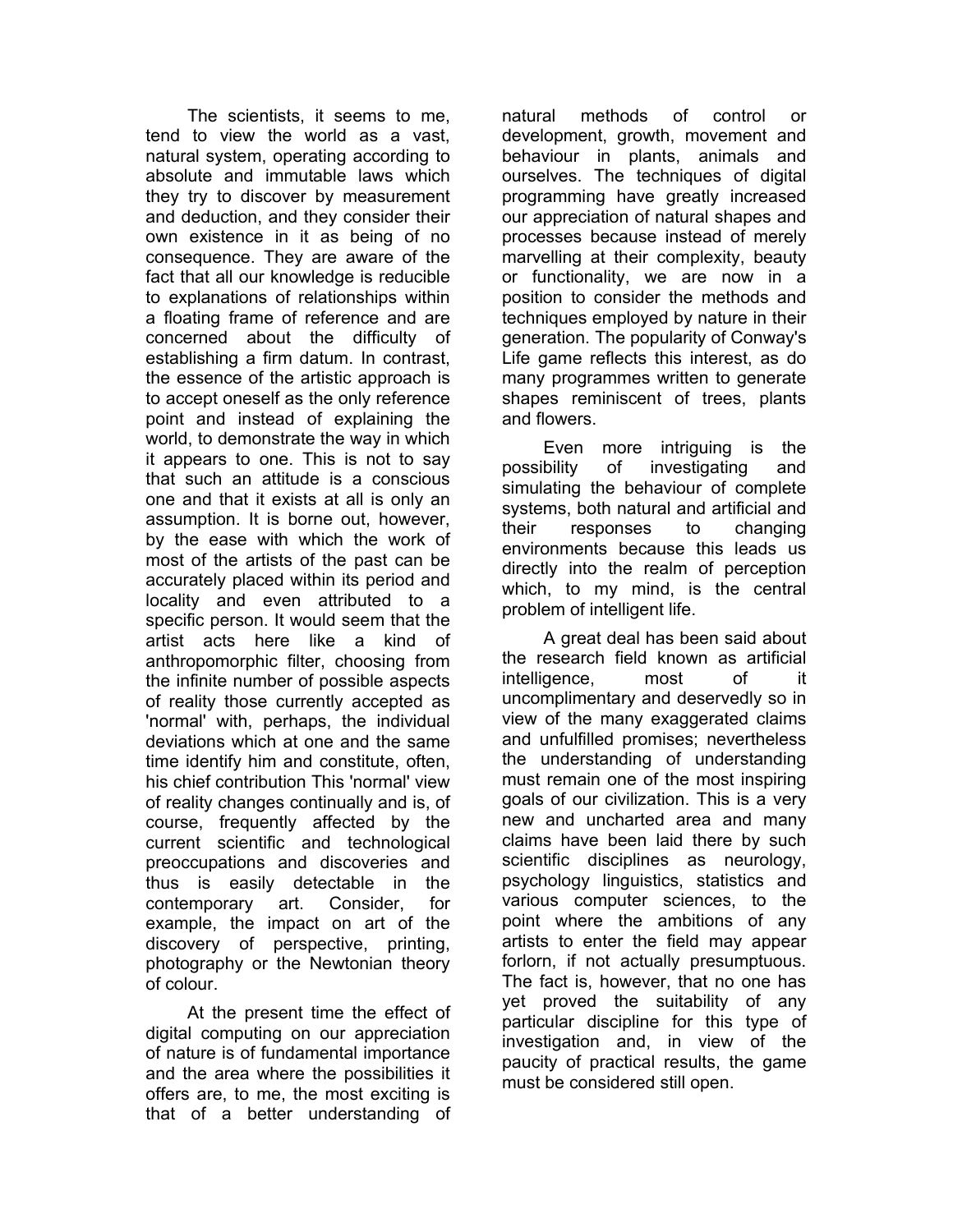I should like to put forward a, no doubt biased, view of the difficulties which a purely scientific approach produces. The difficulties are to a large extent semantic in nature and have to do with the fact that scientists are fond of definitions, and that there are no satisfactory definitions for any of the relevant notions. Notions such as earning, perception, image, memory, cognition, knowledge, not to mention intelligence itself, are not in any absolute sense definable because they are all descriptions of relationships and attributes of natural systems and their environments. They can be demonstrated and appreciated more easily than defined or proved. If we can accept that a possible way of approaching the problem of cognition is through the study of the behaviour of artificial systems capable of simulating natural behaviour, then we must admit that there are very few guide lines for the design of such systems. Under such conditions it is at least possible that an artist's open-ended, pragmatic approach may be of value.

What I am suggesting here is that even if we cannot describe intelligence we can certainly recognize intelligent behaviour and that the characteristics of such behaviour are such as to make them, in theory at least, demonstrable in an artificial system.

There is a commonly held view that even if the use of models of cognitive systems is a necessity, their actual, physical construction is not, since any such model can be adequately simulated in a computer. If accepted, such an argument would seriously undermine the usefulness of the proposed artistic approach since it is especially in the area of design and construction of physical shapes and control and interpretation of physical movement that the intuitive approach might be expected to be of value.

Computer simulation has a serious drawback, however, in that it neglects the possibility of interpretation of sensory data by means of physical, i.e.. mechanical interaction, and there are good reasons for believing that such an inter action is the key element in the process of perception. It is difficult, in fact, to talk about the process of perception and quite impossible to demonstrate it without reference to some physical system, since the perception we are talking about is not the perception of abstract notions but of physical entities; it is clearly impossible to demonstrate an awareness of a physical entity within a purely conceptual model.

Perception can be thought of as the process by which any cognitive system, natural or artificial, is informed about the state of its environment, It is not a measurable quantity and its existence in any system can only be established by an evaluation of its responses to the changes in that environment. Such responses are easiest to detect if they take the form of mechanical motion and this is one argument for construction of mechanical models. Another, and a more important one is that physical motion may be, in any case, a prerequisite of perception.

If we consider the possibilities of artificial simulation of perception, then a technique of measurement or comparison is a likely elementary candidate. This is because to perceive is to become aware of some property like size, colour, temperature or weight of some object or part of the environment or of the entire environment and this is only possible if this property undergoes a perceptible change or if another example of it is available. (If all the objects we ever saw were coloured blue we should not be aware of that fact.) Differences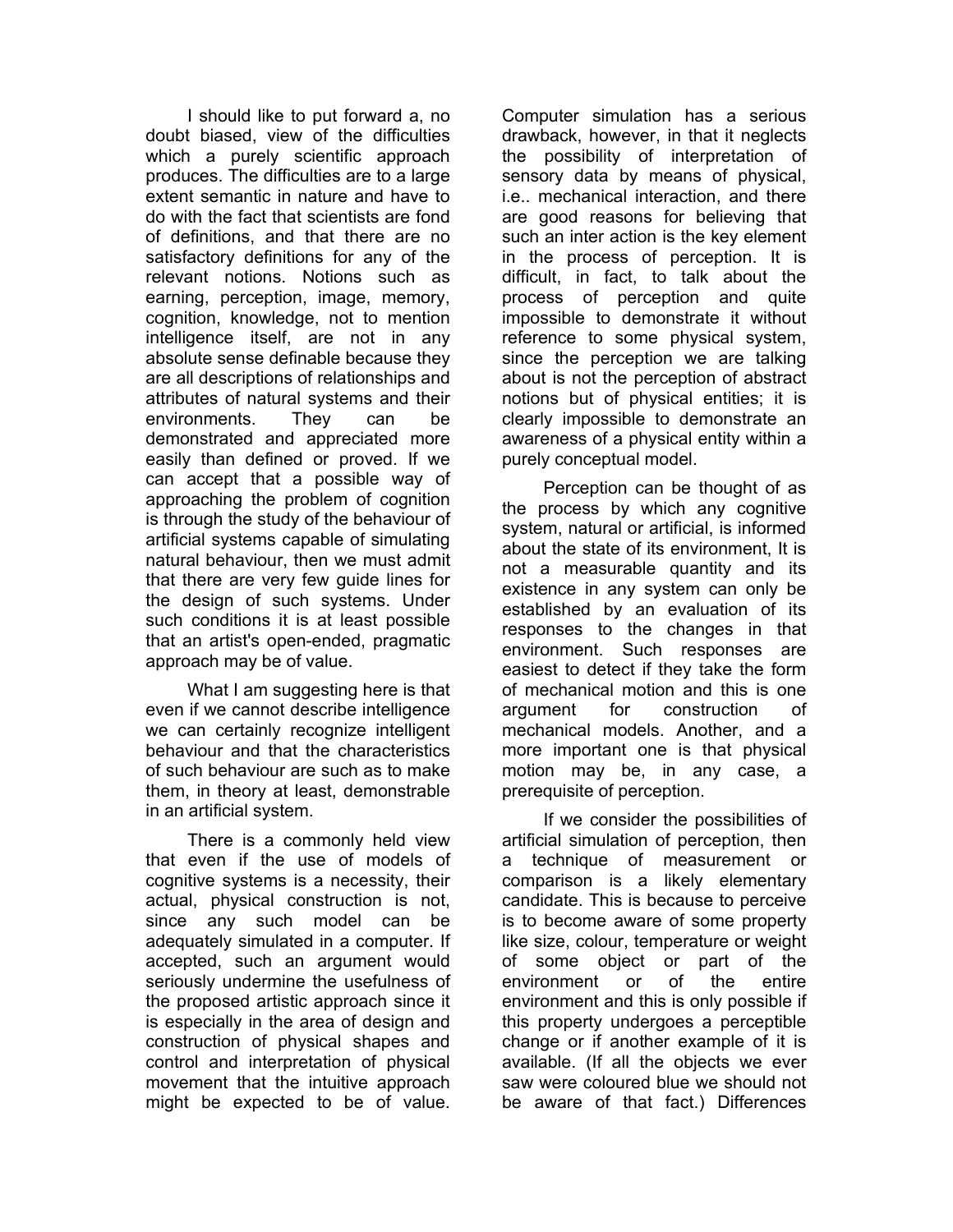must be measurable and thus the process of perception is basically one of measurement or comparison. The problem is vastly more complex, of course, but the concept of comparison is a useful one because it raises the question of natural standards for what is to be considered normal. An autonomous artificial system should not have to rely on pre-programmed or hard-wired standards but be capable of establishing them independently. In such a case the only immutable standards available to it are some aspects of its own structure. It is conceivable, for instance, that a system capable of moving itself bodily and of sensing the force exerted in the process might be capable of forming a notion of weight by comparing this force with that required to, say, remove an obstacle. Similarly, a concept of length could be established by noting the distance travelled or the range of movement of a limb.

Conceptualization is, of course, another problem but it can be thought of in a similar way and considered as the result of correlation of two or more types of perception relating to the same object or entity. If, for example, a system can establish a definite correspondence between a set of visual data and a set of tactile data, a possibility exists of formulating a concept or an idea of the object to which these data appertain. Visual and mechanical perceptions are eminently suited to this role because they overlap in the all-important area of spatial and kinematic characteristics. Visual sensing informs us in addition about the optical properties such as colour and transparency while the mechanical one about mass and dynamics, but both can inform us about sizes, shapes and movements of the same objects. In this way a concept can be seen to be not merely a perceptual record, but a means of

complementing sensory data so that, for instance, an image of a known object may be elicited from its tactile exploration.

The important practical conclusion that can be drawn from such considerations is that the most basic type of properties that any cognitive system must be capable of perceiving is the mechanical one since it is through the consideration of the mechanical attributes that objects are most readily distinguished. The perception of visual images which is the most common form of perception we think of would seem to be much less important and only possible in conjunction with mechanical sensing.

One property of mechanical information which distinguishes it from most of the others is that it cannot be obtained passively. According to the quantum theory every form of measurements disturbs the quantity being measured, but it is never as apparent as when applied to mechanics. It is clearly impossible, for instance, to determine the stiffness of a spring without moving it. It appears, therefore, that the ability to perceive, or at least the ability to learn to perceive, depends on the ability to voluntarily disturb the flow of sensory information in a measured way which generally requires some form of physical movement.

This line of argument can be extended to include other types of information and is especially important in the case of vision which can be shown to be impossible in systems incapable of physical motion. This is well known to the psychologists who can demonstrate that cats, for instance, fail to develop an ability to see if prevented from moving during a specific learning period. That this should be so is easy to appreciate when we consider that vision is in